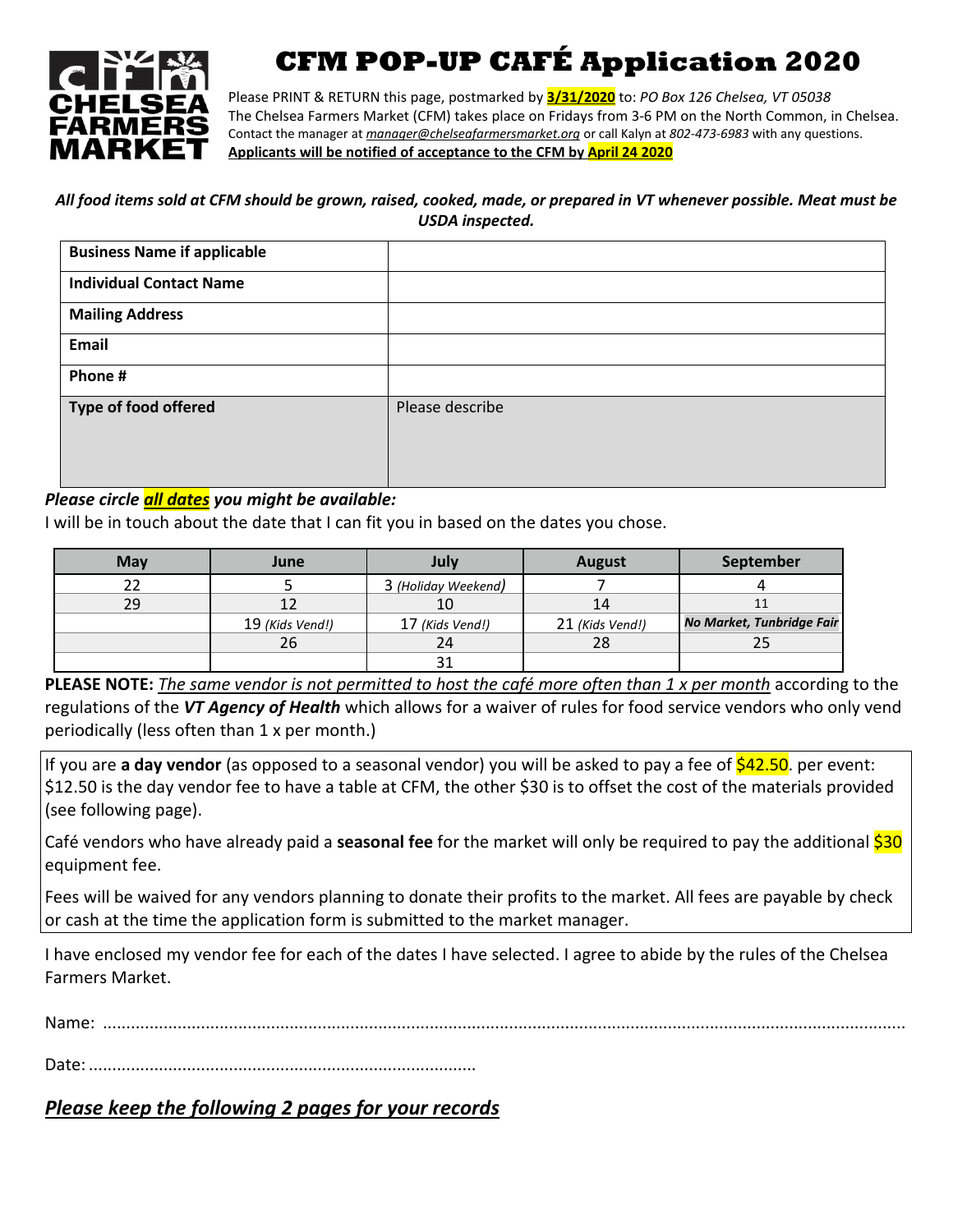

# **CFM POP-UP CAFÉ Application**

Please PRINT & RETURN this page, postmarked by **3/31/2020** to: *PO Box 126 Chelsea, VT 05038* The Chelsea Farmers Market (CFM) takes place on Fridays from 3-6 PM on the North Common, in Chelsea. Contact the manager at *[manager@chelseafarmersmarket.org](mailto:manager@chelseafarmersmarket.org)* or call Kalyn at *802-473-6983* with any

questions.

**Applicants will be notified of acceptance to the CFM by April 24 2020**

All food items sold at CFM should be grown, raised, cooked, made/prepared in VT whenever possible. Meat must be *USDA inspected.*

| <b>Type of food offered</b> | Please describe |
|-----------------------------|-----------------|
|                             |                 |
|                             |                 |
|                             |                 |

# **Vending Dates Requested**

| <b>May</b> | June            | July                | <b>August</b>   | September                 |
|------------|-----------------|---------------------|-----------------|---------------------------|
|            |                 | 3 (Holiday Weekend) |                 |                           |
| 29         |                 | 10                  | 14              |                           |
|            | 19 (Kids Vend!) | 17 (Kids Vend!)     | 21 (Kids Vend!) | No Market, Tunbridge Fair |
|            | 26              |                     | 28              |                           |
|            |                 |                     |                 |                           |

### **How the Chelsea Farmers Market Café Works**

The Chelsea Farmers Market will put up two tents for the Café, one for the vendor to set up food and serving items and a second tent with picnic tables and benches for customers to eat in the shade.

Vendors will be provided with the basic requirements needed to operate a food service café at the Farmers Market, except for food, serving utensils, ice and ice chests, plus some types of cooking equipment (e.g. a grill/ smoker etc. depending on the type of food being sold)

This includes: *3 folding 6ft tables; Compostable plates, to-go containers, 'silverware', and napkins; Compostable beverage containers; Single-use non-latex gloves; Deli tissue; Chafing dishes (2) to keep food warm; Electricity if needed; Trash can and compostable trash bags; Cleaning materials.*

The tables will be kept at the back of Mary Reilly's shop on the North Common. Vendors are expected to pick them up from Mary's and return them in a clean condition ready for the next week's vendor to use.

Additional items will be delivered in plastic totes to the Café area at the time the tent is set up. If chafing **dishes need to be cleaned after use, please check w/ market manager for instructions.**